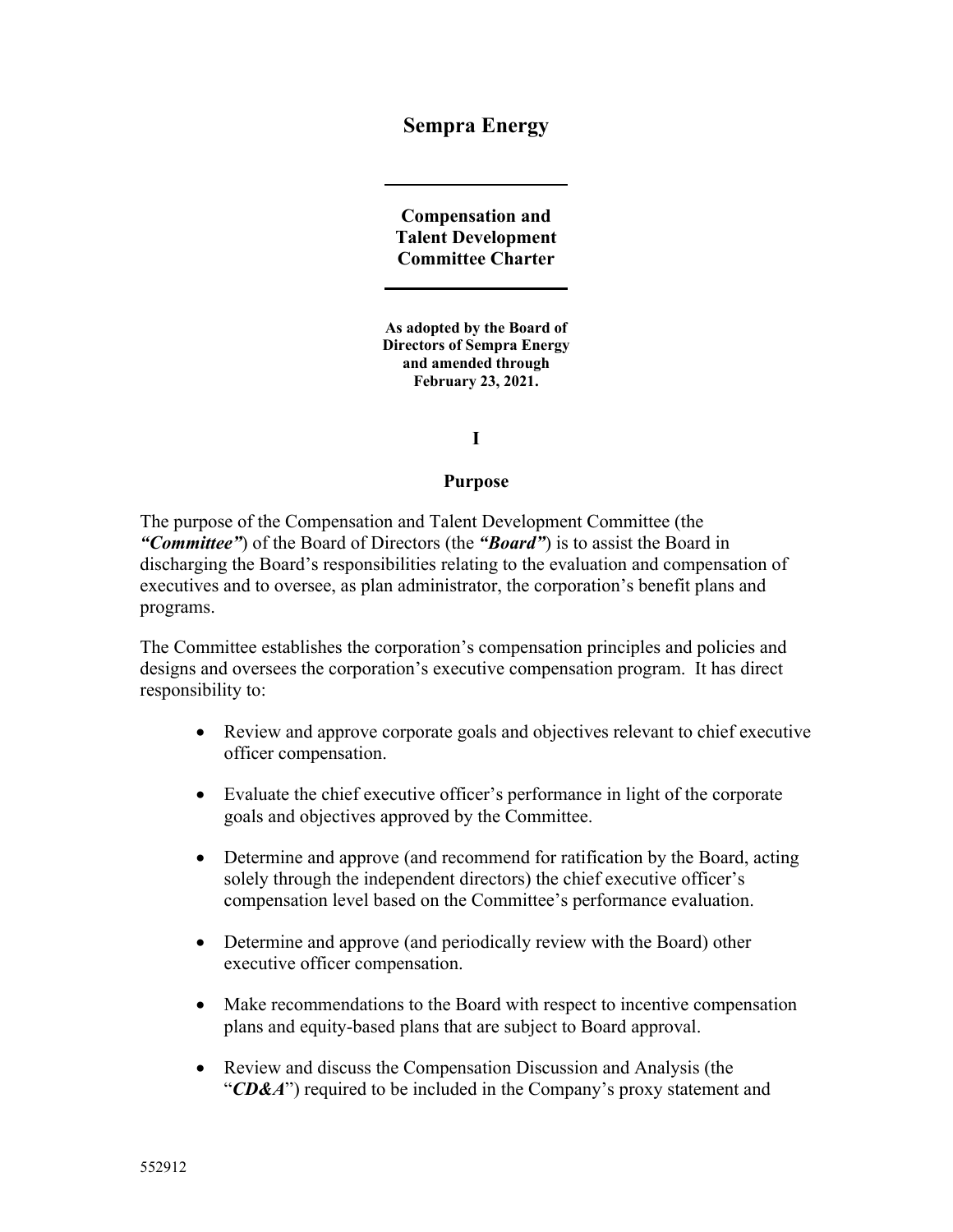annual report on Form 10‐K with management and determine whether to recommend to the Board that the CD&A be so included.

- Produce a Committee report on executive compensation as required by the Securities and Exchange Commission to be included in the corporation's proxy statement.
- Evaluate and oversee risk in compensation programs.

The Committee also performs the other duties enumerated in this charter or otherwise delegated to the Committee by the Board and any duties assigned to the Committee by the terms of any incentive compensation plan or equity-based plan.

## **II**

### **Structure**

## **2.1 Membership**

- (a) The Committee consists of no fewer than three members of the Board. The Committee's members, including its chair, are appointed by the Board. The Board also may appoint one or more directors as alternate members of the Committee to replace any absent member at any Committee meeting.
- (b) Each member and alternate member of the Committee must be:
	- (i) "Independent" within the meaning of the corporation's Corporate Governance Guidelines, the rules of the New York Stock Exchange, and Rule 10C-1 under the Securities Exchange Act of 1934 ("Exchange Act").
	- (ii) A "non-employee director" within the meaning of Rule 16b-3 under the Exchange Act.
- (c) All Committee members and alternate members serve at the pleasure of the Board and any member or alternate member may be removed, with or without cause, by the Board.

## **2.2 Power and Authority**

- (a) In addition to the powers and responsibilities expressly delegated to the Committee in this charter, the Committee may exercise any other powers and carry out any other responsibilities from time to time delegated to it by the Board.
- (b) The powers and responsibilities delegated to the Committee may be exercised in any manner the Committee deems appropriate (including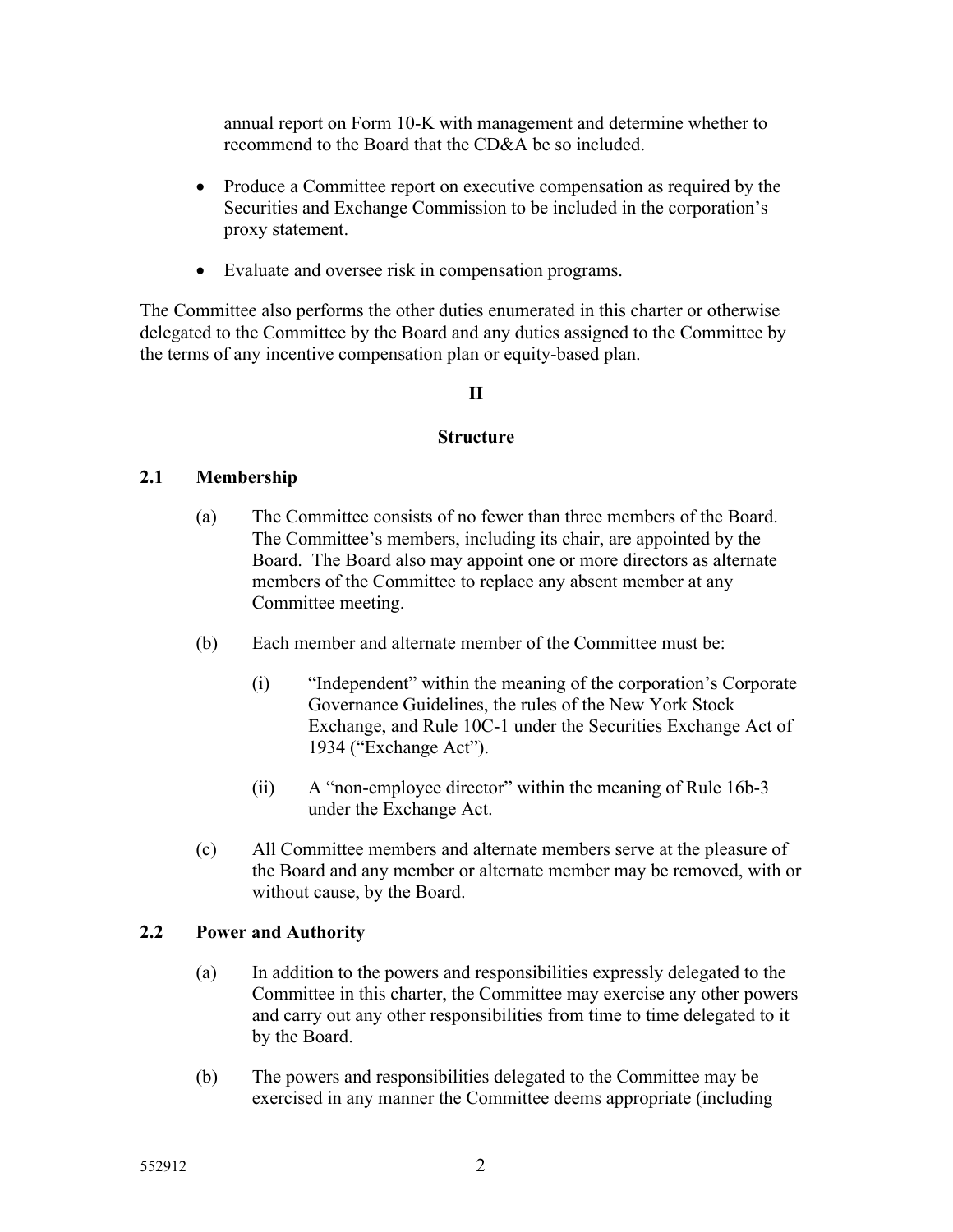delegation to subcommittees) and without any requirement for Board approval except as otherwise specified in this charter or the Board's delegation. Any decision by the Committee, including any decision to exercise or refrain from exercising any of its delegated powers, is at the Committee's sole discretion. While acting within the scope of the powers and responsibilities delegated to it, the Committee may exercise all the powers and authority of the Board and, to the fullest extent permitted by law, has the authority to determine which matters are within the scope of its delegated authority.

## **2.3 Compensation Consultants and Other Experts and Advisors**

- (a) The Committee has the sole authority to retain and terminate and approve the fees and other retention terms of compensation consultants used to assist the Committee in performing its duties and responsibilities. The Committee also has the authority to retain independent counsel and other consultants, experts and advisors (accounting, financial or otherwise) and also may use the services of the corporation's regular counsel or other advisors. The Committee shall be directly responsible for the appointment, compensation and oversight of the work of any compensation consultants, legal counsel or other advisors retained by the Committee. The corporation will provide appropriate funding, as determined by the Committee, for payment of compensation to any such persons retained by the Committee. Subject to any exceptions under the New York Stock Exchange rules, any consultant, legal counsel or other advisor to the Committee may be selected by the Committee only after the Committee takes into consideration all factors relevant to that person's independence from management, including the following:
	- (i) The provision of other services to the corporation by the person or entity that employs the compensation consultant, legal counsel or other advisor.
	- (ii) The amount of fees received from the corporation by the person or entity that employs the compensation consultant, legal counsel or other advisor, as a percentage of the total revenue of the person or entity that employs the compensation consultant, legal counsel or other advisor.
	- (iii) The policies and procedures of the person or entity that employs the compensation consultant, legal counsel or other advisor that are designed to prevent conflicts of interest.
	- (iv) Any business or personal relationship of the compensation consultant, legal counsel or other advisor with a member of the Committee.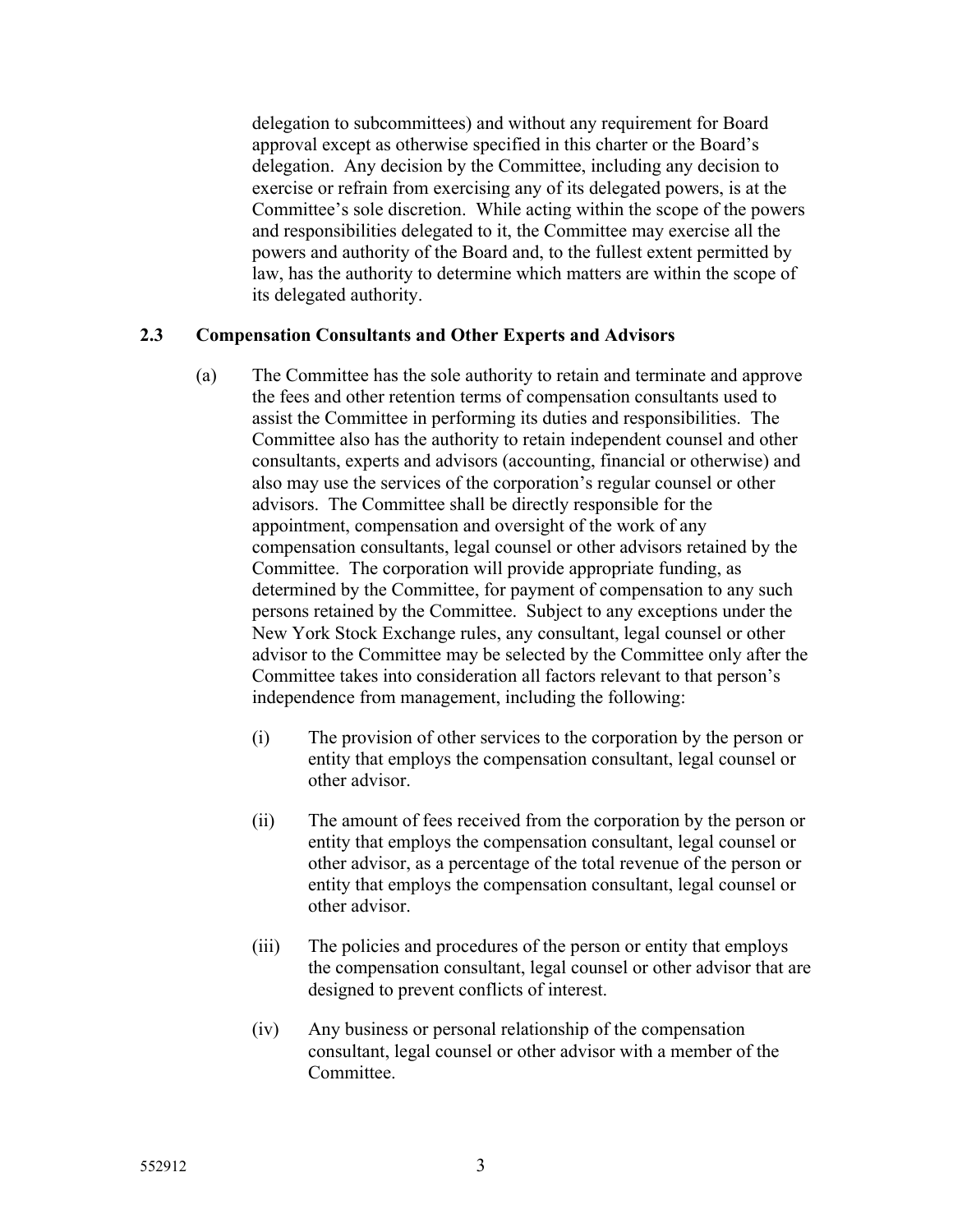- (v) Any stock of the corporation owned by the compensation consultant, legal counsel or other advisor.
- (vi) Any business or personal relationship of the compensation consultant, legal counsel, other advisor or the person or entity employing the advisor with an executive officer of the corporation.

# **2.4 Procedures**

- (a) The Committee will determine its own rules of procedure with respect to the scheduling, location and frequency of its meetings. In the absence of such rules, the Committee will meet at the call of its chair as appropriate to accomplish the purposes of the Committee, but the Board expects that the Committee will meet at least twice during each calendar year.
- (b) A majority of the members of the Committee will constitute a quorum for the transaction of business. Notice of meetings of the Committee will be given as provided in the corporation's bylaws.
- (c) Directors who are not members of the Committee may attend and observe meetings of the Committee, but shall not be entitled to vote. The Committee may, at its discretion, include in its meetings members of management, its independent compensation consultant, representatives of the independent auditor, the internal auditor, any other accounting or professional personnel employed or retained by the corporation or any other person whose presence the Committee believes to be desirable and appropriate. Notwithstanding the foregoing, the Committee may exclude from its meetings any non-member who it deems appropriate to exclude.
- (d) The chair of the Committee will report on the Committee's activities to the Board at appropriate times and as otherwise requested by the chairman of the Board.

## **2.5 Committee Secretary**

The secretary of the corporation will act as the Committee's secretary absent the designation of another individual by the Committee as its secretary of the meeting. The secretary will attend all meetings; keep minutes of the Committee's proceedings; advise members of all meetings; arrange with the Committee chair or other convening authority for preparation and distribution of Committee agenda and material for each meeting; at the direction of the Committee chair, make logistical and other arrangements for each meeting; and carry out other functions as may be assigned from time to time by the Committee.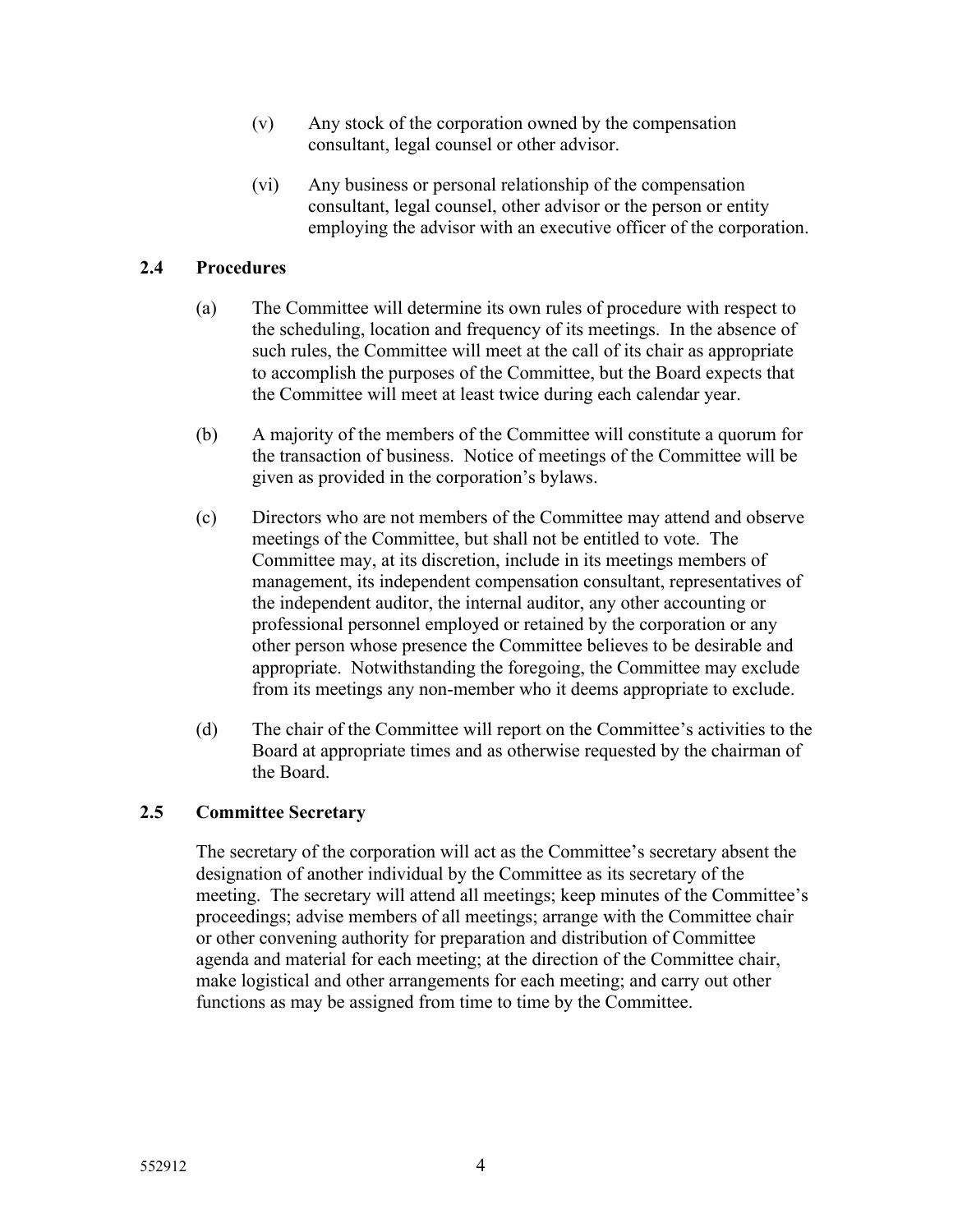## **III**

### **Duties and Responsibilities**

#### **3.1 Executive Compensation Principles and Policies**

- (a) The Committee is responsible for establishing the corporation's executive compensation principles and policies and designing and overseeing the corporation's executive compensation program.
- (b) The Committee has developed principles and policies for executive compensation that include the following elements:
	- (i) An emphasis on total compensation and "pay for performance" with an appropriate portion of total compensation reflecting corporate, operating company and individual performance.
	- (ii) An emphasis on performance based incentives that align the interests of executives with those of shareholders.
	- (iii) A balance between short-term and long-term incentives to reward long-term strategic results and encourage common stock ownership.
	- (iv) An emphasis on placing at risk, through performance based incentives and subject to exceptions at the sole discretion of the Committee, a greater portion of executive compensation as levels of responsibilities increase.
- (c) To reflect these principles and policies, the Committee establishes base salaries that it believes are at competitive levels with those of companies of comparable size. It should also provide performance-based annual cash and equity-based long-term incentives that provide opportunities to earn total compensation at significantly higher levels for superior performance.
- (d) The Committee annually will review its principles and policies for executive compensation and related compensation programs in light of the corporation's current and prospective business environment and other relevant factors including, but not limited to the need to:
	- (i) Recruit and retain executives of outstanding ability and proven experience who demonstrate integrity and ethics.
	- (ii) Motivate executives appropriately to achieve superior performance.
	- (iii) Link executive compensation to both annual and long-term performance.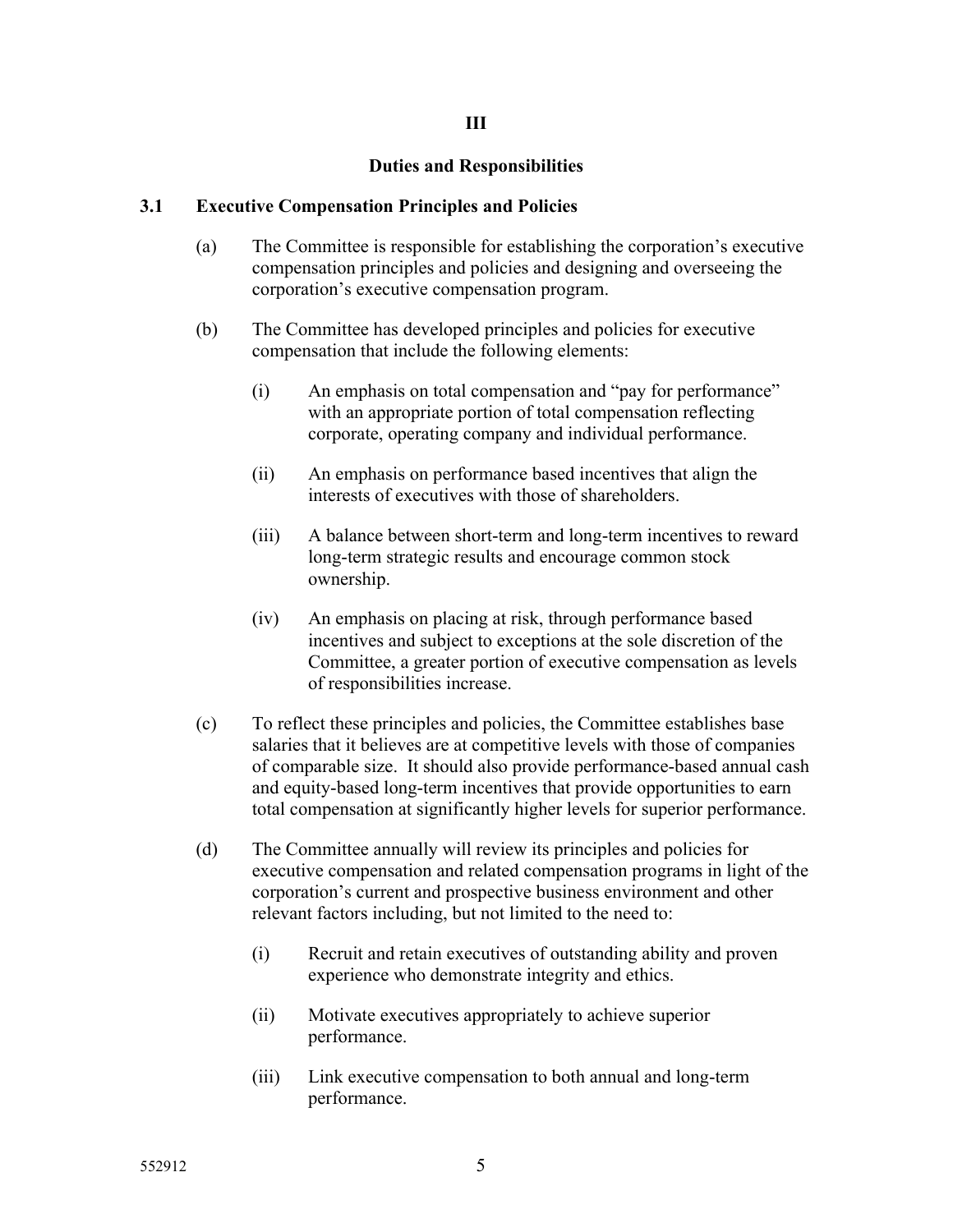- (iv) Align the interests of executives and shareholders.
- (v) Motivate executives to advance the corporation's environmental, social and governance (*"ESG"*) goals and priorities.

## **3.2 Evaluation and Compensation of the Chief Executive Officer**

- (a) The Committee annually will review and approve corporate goals and objectives relevant to chief executive officer compensation. These will be based primarily upon objective criteria including business performance, accomplishment of strategic and financial objectives, development of management and other matters relevant to the short-term and long-term success of the corporation and the creation of shareholder value.
- (b) The Committee will evaluate the chief executive officer's performance in light of these corporate goals and objectives, and report the results of its evaluation to the Board for the Board's consideration. The results of the Committee's evaluation and the Board's consideration will be communicated to the chief executive officer.
- (c) Based upon this evaluation, the Committee will determine and approve (and recommend for ratification by the Board, acting solely through the independent directors) the chief executive officer's compensation level, including base salary and performance standards and level of awards under annual and long-term incentive plans. In determining the long-term component of the chief executive officer's compensation, the Committee should consider the corporation's performance and relative shareholder return (and any other performance metrics deemed appropriate by the Committee), the value of incentive awards to chief executive officers at comparable companies and the awards given to the corporation's chief executive officer in past years.

# **3.3 Evaluation and Compensation of Other Officers of the Corporation**

- (a) The Committee also will oversee the performance evaluation and compensation of the additional senior officer group (the "*Defined Officer Group*").
- (b) The Defined Officer Group will include the executive chairman and the president (if such positions are not also held by the chief executive officer), each other "officer" of the corporation as defined by Rule 16a-1(f) of the Exchange Act and such other senior officers designated by the Committee.
- (c) In consultation with the chief executive officer, the Committee annually will review, determine and approve the compensation level, including base salary and performance standards and level of awards under annual and long-term incentive plans for each member of the Defined Officer Group.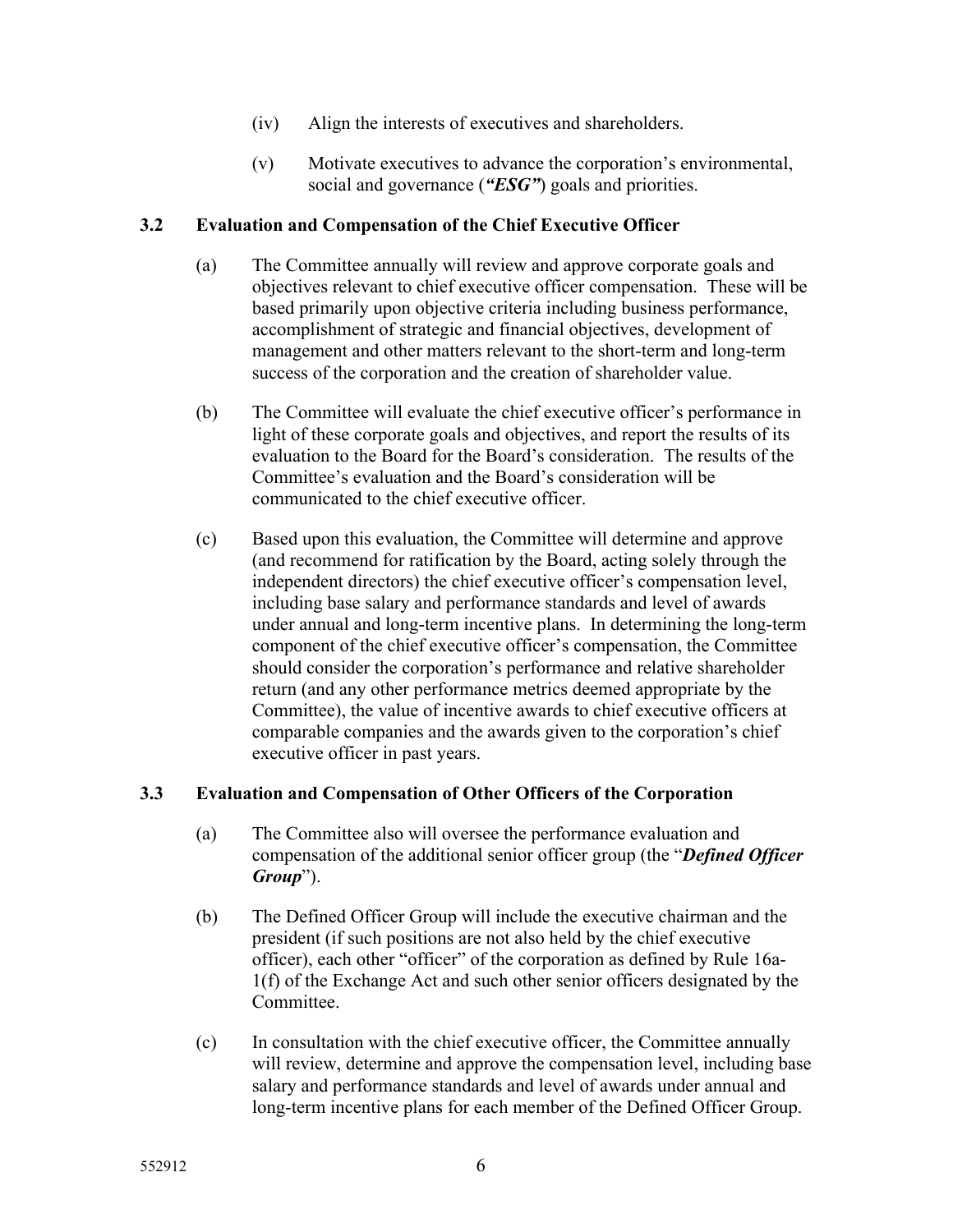The Committee also will review the compensation levels of certain other officers and key management personnel (as determined by the Committee) who are not members of the Defined Officer Group.

## **3.4 Benefit Plans and Programs**

- (a) The Committee may adopt, amend, terminate, merge, divide or transfer the sponsorship of any benefit plan or program, qualified or nonqualified, foreign or domestic, that covers employees or officers of the corporation. The Committee shall periodically review and make recommendations to the Board with respect to incentive compensation plans and equity-based plans that are subject to Board approval.
- (b) The Committee will oversee the management and control of the operations and administration of any benefit plan or program, qualified or nonqualified, foreign or domestic, that covers employees, directors or officers of the corporation.
- (c) Except for the matters set forth in Sections 3.2 and 3.3 and except as otherwise required by applicable law or regulation or the terms of any benefit plan or program, the Committee may delegate such of its powers, duties and responsibilities as it deems appropriate to such persons or subcommittees it establishes, including, without limitation, individual officers or employees of the corporation or its affiliated companies; provided, however, that the Committee shall not delegate:
	- (i) Its powers, duties and responsibilities with respect to benefit plans and programs that primarily benefit officers of the corporation.
	- (ii) Its power to adopt or amend any benefit plan or program if such adoption or amendment:
		- A. Has a material financial impact on the corporation;
		- B. Or disproportionately favors officers of the corporation in relation to otherwise similarly situated salaried employees.
- (d) The Committee will appoint and remove persons to serve as members of the named fiduciary committees with respect to employee benefit plans and programs governed by the Employee Retirement Income Security Act of 1974 ("*ERISA*").
- (e) The Committee may appoint a working group of senior management to establish funding policies and methods for employee benefit plans as necessary, consult with the named fiduciary committees on funding matters, review the impact of actuarial assumptions for funding the plans on required contributions and approve the amount and timing of nonelective employer contributions to the plans.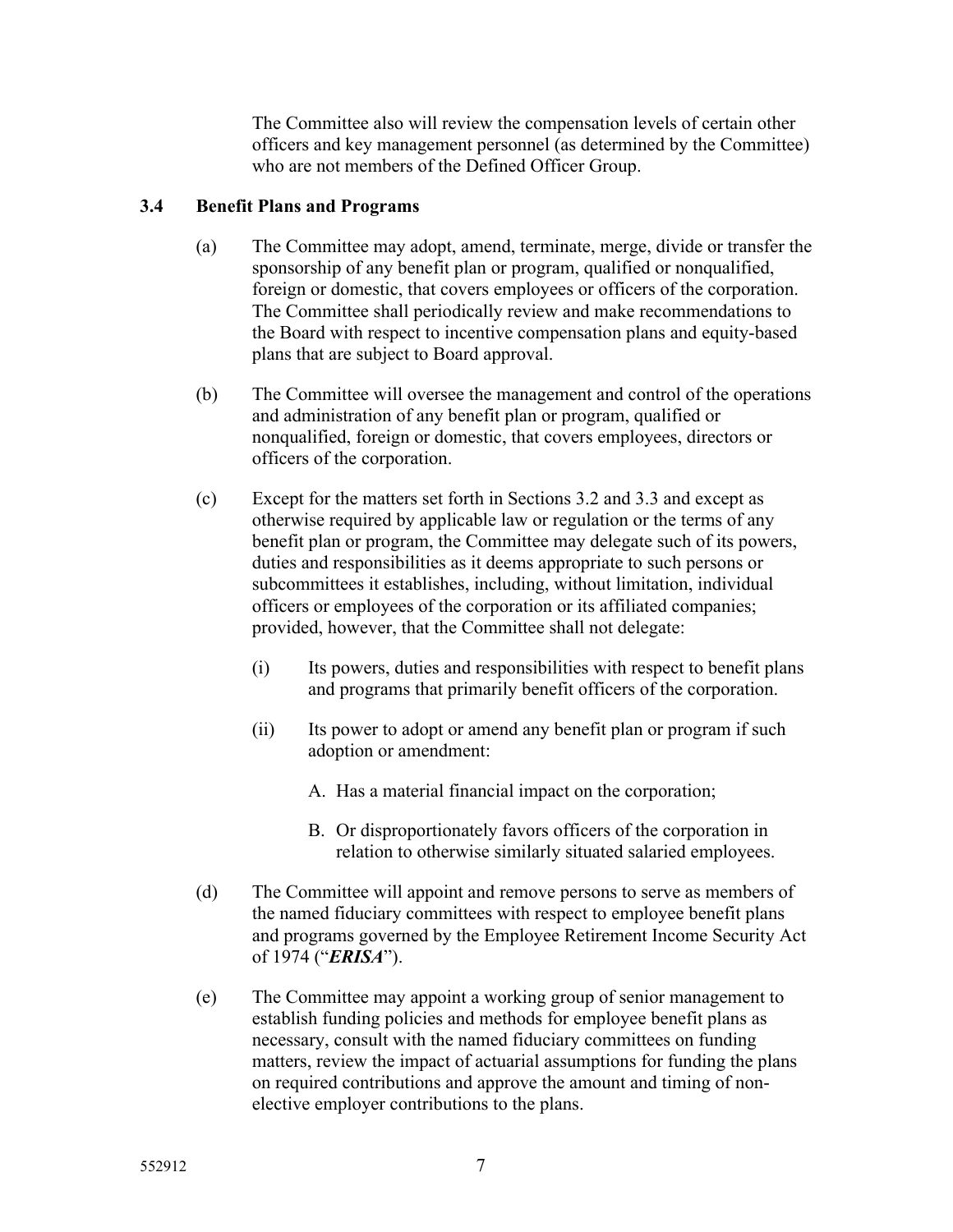- (f) The Committee will review activities of the named fiduciary committees only for purposes of monitoring that such fiduciaries' performance has been in compliance with ERISA and satisfies the needs of the plans.
- (g) The Committee will receive and review reports from:
	- (i) The applicable named fiduciary committee with respect to:
		- A. Investment performance of the qualified retirement plan trusts and compliance with the applicable investment policy statements.
		- B. Non-fiduciary activities concerning, among other things, plan and program amendments approved by the Committee.
	- (ii) The senior management working group with respect to plan funding matters.

## **3.5 Succession Planning and Talent Development**

The Committee, together with the chairman of the Board and lead independent director, if the chairman is not independent, annually will report to the Board on succession planning, including principles for executive officer selection. The Committee also will receive and review management reports on the corporation's human capital management policies, initiatives and outcomes, including broader organizational leadership development and career progression and the corporation's efforts to build a more diverse and inclusive workplace.

## **3.6 Director Compensation and Benefit Plans**

The Committee annually will review and make recommendations to the Board regarding compensation and benefit plans for non-management directors.

## **3.7 Other Duties and Responsibilities**

- (a) The Committee will review and approve all employment, severance or other employment-related agreements or special compensation arrangements for each "officer" of the corporation as defined by Rule 16a-1(f) of the Exchange Act.
- (b) The Committee annually will monitor compliance by directors and officers with the Board's common stock ownership guidelines.
- (c) The Committee will provide the corporation with the Committee report with respect to executive compensation required for inclusion in the corporation's proxy statement.